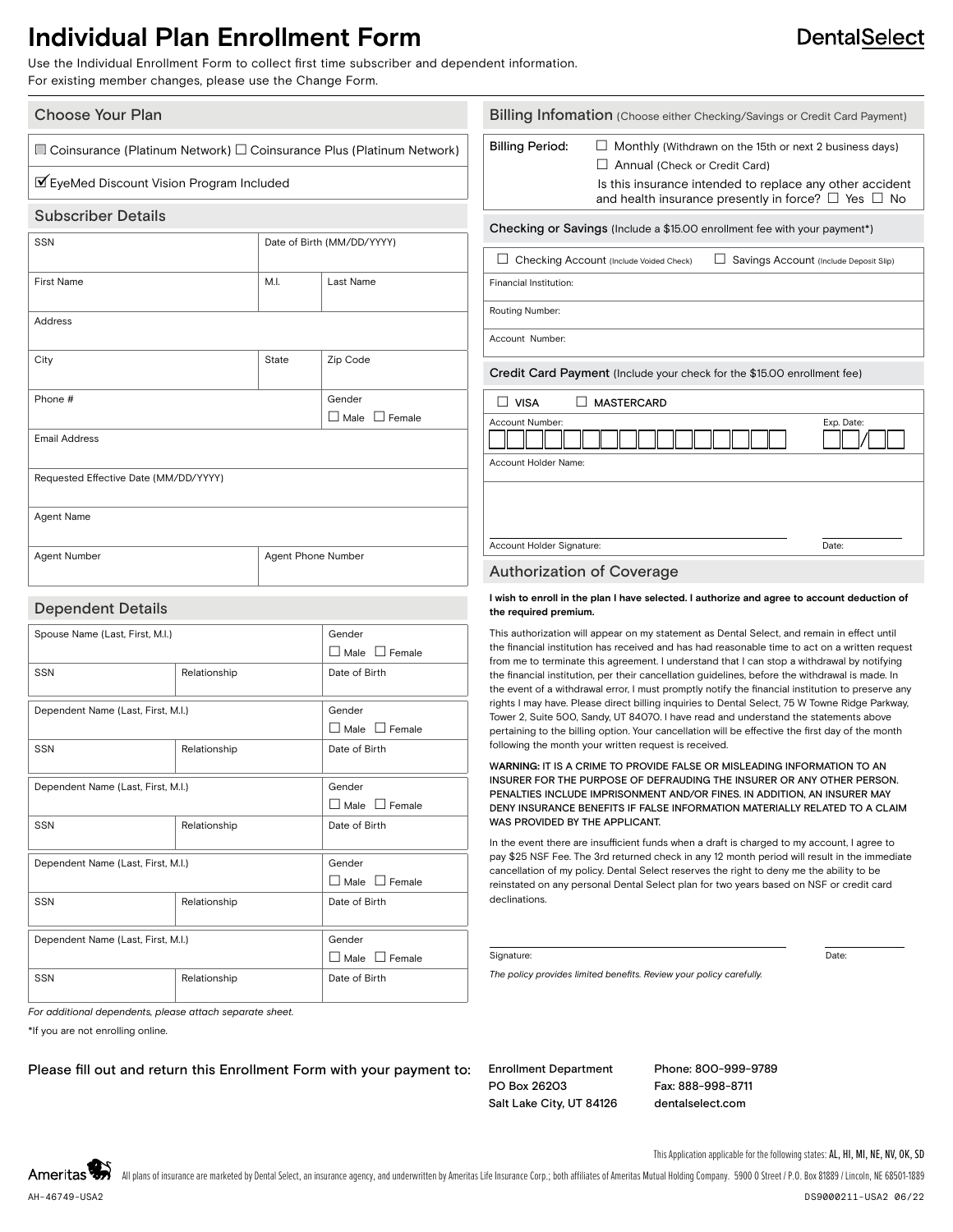# **Regulatory Notes**

## **DentalSelect**

## **Review your policy carefully**

In several states, we are required to advise you of the following: Any person who knowingly and with intent to defraud provides false, incomplete, or misleading information in an application for insurance, or who knowingly presents a false or fraudulent claim for payment of a loss or benefit, is guilty of a crime and may be subject to fines and criminal penalties, including imprisonment. In addition, insurance benefits may be denied if false information provided by an applicant is materially related to a claim. (State-specific statements below.)

**Alabama:** Any person who knowingly presents a false or fraudulent claim for payment of a loss or benefit or who knowingly presents false information in an application for insurance is guilty of a crime and may be subject to restitution fines or confinement in prison, or any combination thereof.

**Alaska:** A person who knowingly and with intent to injure, defraud, or deceive an insurance company files a claim containing false, incomplete, or misleading information may be prosecuted under state law.

**Arizona:** For your protection Arizona law requires the following statement to appear on this form. Any person who knowingly presents a false or fraudulent claim for payment of a loss is subject to criminal and civil penalties.

**Arkansas:** Any person who knowingly presents a false or fraudulent claim for payment of a loss or benefit or knowingly presents false information in an application for insurance is guilty of a crime and may be subject to fines and confinement in prison.

**California:** For your protection California law requires the following to appear on this form: Any person who knowingly presents false or fraudulent claim for the payment of a loss is guilty of a crime and may be subject to fines and confinement in state prison. California law prohibits an HIV test from being required or used by health insurance companies as a condition of obtaining health insurance coverage. For policies issued, amended, delivered, or renewed in California, dependent coverage includes individuals who are registered domestic partners and their dependents.

 **No Cost Language Services.** You can get an interpreter and have documents read to you in your language. For help, call us at the number listed on your ID card or 877-233-3797. For more help call the CA Dept. of Insurance at 800-927-4357.

 **Servicios de idiomas sin costo.** Puede obtener un intérprete y que le lean los documentos en español. Para obtener ayuda, llámenos al número que fi gura en su tarjeta de identifi cación o al 877-233-2797. Para obtener más ayuda, llame al Departamento de Seguros de CA al 800-927-4357.

**Colorado:** It is unlawful to knowingly provide false, incomplete, or misleading facts or information to an insurance company for the purpose of defrauding or attempting to defraud the company. Penalties may include imprisonment, fines, denial of insurance and civil damages. Any insurance company or agent of an insurance company who knowingly provides false, incomplete, or misleading facts or information to a policyholder or claimant for the purpose of defrauding or attempting to defraud the policyholder or claimant with regard to a settlement or award payable from insurance proceeds shall be reported to the Colorado division of insurance within the department of regulatory agencies.

**Delaware:** Any person who knowingly, and with intent to injure, defraud or deceive any insurer, files a statement of claim containing any false, incomplete or misleading information is guilty of a felony.

**District of Columbia:** WARNING: It is a crime to provide false or misleading information to an insurer for the purpose of defrauding the insurer or any other person. Penalties include imprisonment and/or fines. In addition, an insurer may deny insurance benefits if false information materially related to a claim was provided by the applicant. Individuals may be charged a one-time application fee that will not exceed \$35. Billing fees will be applied on a per bill basis and may be reduced for bills paid on an automatic basis (credit card, bank withdraw, etc.) This billing fee will not exceed \$8 per bill.

**Florida:** Any person who knowingly, and with intent to injure, defraud or deceive any insurer files a statement of claim or an application containing any false, incomplete, or misleading information is guilty of a felony of the third degree.

**Georgia:** Any person who, with intent to defraud or knowing that he is facilitating a fraud against insurer, submits an application or files a claim containing a false or deceptive statement may have violated state law.

**Idaho:** Any person who knowingly, and with intent to defraud or deceive any insurance company, files a statement or claim containing any false, incomplete, or misleading information is guilty of a felony.

**Indiana:** A person who knowingly, and with intent to defraud an insurer files a statement of claim containing any false, incomplete, or misleading information commits a felony.

**Kentucky:** Any person who knowingly and with intent to defraud any insurance company or other person files a statement of claim containing any materially false information or conceals, for the purpose of misleading, information concerning any fact material thereto commits a fraudulent insurance act, which is a crime.

**Louisiana:** Any person who knowingly presents a false or fraudulent claim for payment of a loss or benefit or knowingly presents false information in an application for insurance is guilty of a crime and may be subject to fines and confinement in prison.

**Maine:** It is a crime to knowingly provide false, incomplete or misleading information to an insurance company for the purpose of defrauding the company. Penalties may include imprisonment, fines, or a denial of insurance benefits.

**Maryland:** Any person who knowingly or willfully presents a false or fraudulent claim for payment of a loss or benefit or who knowingly or willfully presents false information in an application for insurance is guilty of a crime and may be subject to fines and confinement in prison.

**Massachusetts:** This policy may be subject to waiting periods and limitations. Please refer to your Policy. This Policy is renewable at Your option unless: (1) Your Renewal Premium is not received before the Grace Period ends; (2) We refuse to renew all Policies of this form in Your state of residence; or (3) Subject to the termination provisions provided herein. No refusal of renewal will affect an existing claim.

**Minnesota:** A person who files a claim with intent to defraud or helps commit a fraud against an insurer is guilty of a crime.

**Nebraska:** Any person who, with intent to defraud or knowing that he is facilitating a fraud against insurer, submits an application or files a claim containing a false or deceptive statement may have violated state law.

**New Hampshire:** Any person who with a purpose to injure, defraud, or deceive any insurance company, files a statement of claim containing any false, incomplete, or misleading information is subject to prosecution and punishment for insurance fraud, as provided by RSA 638.20

**New Jersey:** Any person who knowingly files a statement of claim containing any false or misleading information is subject to criminal and civil penalties.

**New Mexico:** Any person who knowingly presents a false or fraudulent claim for payment of a loss or benefit or knowingly presents false information in an application for insurance is guilty of a crime and may be subject to civil fines and criminal penalties. **This type of plan is NOT considered "minimum essential coverage" under the Affordable Care Act and therefore does not satisfy the individual mandate that you have health insurance coverage. If you do not have other health insurance coverage, you may be subject to a federal tax penalty.**

**New York:** Any person who knowingly and with intent to defraud any insurance company or other person files an application for insurance or statement of claim containing any materially false information, or conceals for the purpose of misleading, information concerning any fact material thereto, commits a fraudulent insurance act, which is a crime, and shall also be subject to a civil penalty not to exceed five thousand dollars and the stated value of the claim for each such violation.

**North Carolina:** After 2 years from the date of issue or reinstatement of this policy, no misstatements made by the applicant in the application shall be used to void the policy or deny a claim for loss commencing after the expiration of such 2 year period.

**Ohio:** Any person who, with intent to defraud or knowing that he is facilitating a fraud against an insurer, submits an application or files a claim containing a false or deceptive statement is guilty of insurance fraud.